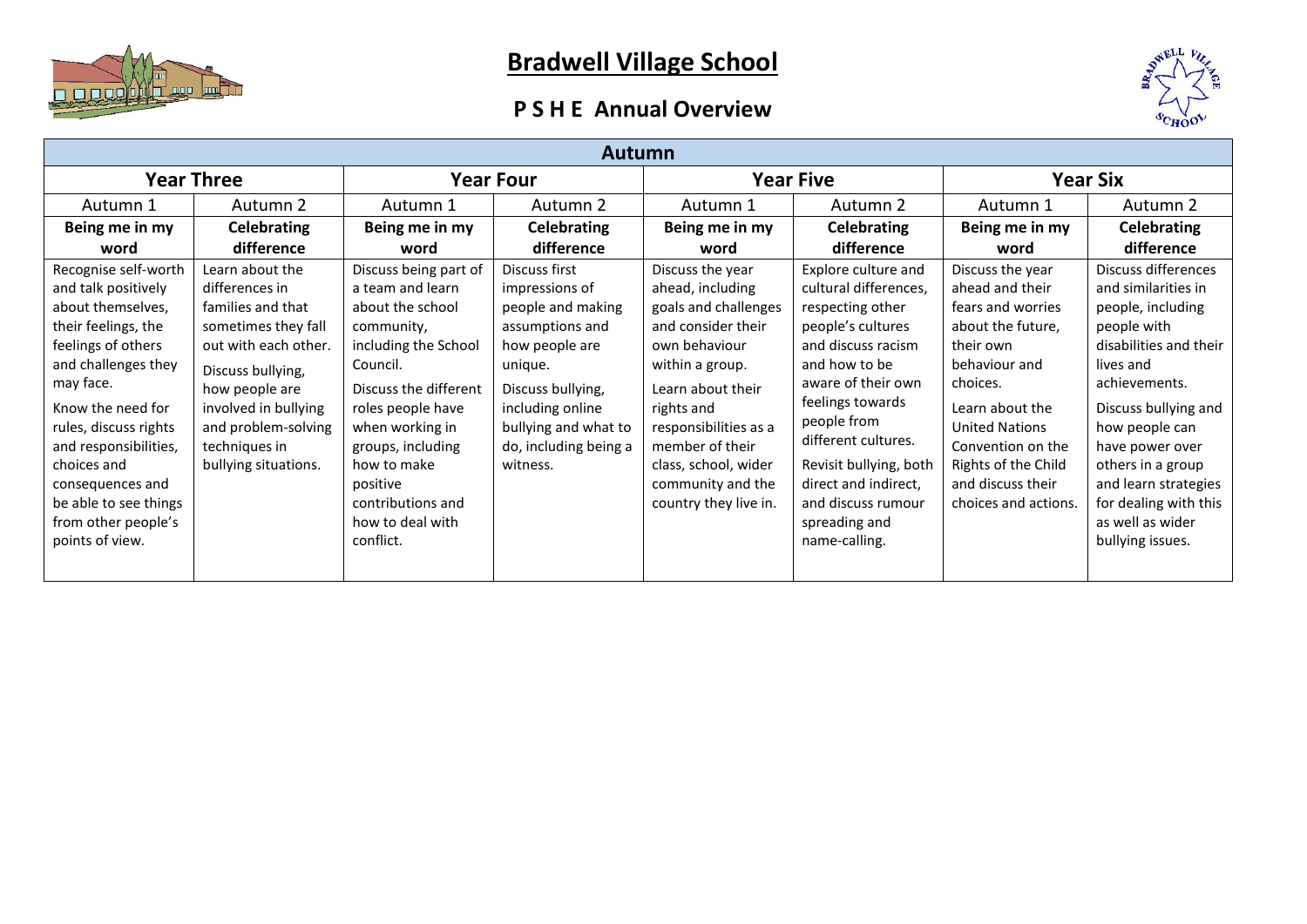| <b>Spring</b>                                                                                                                                                                                                                           |                                                                                                                                                                                                                                                                                                                                                              |                                                                                                                                                                                                                   |                                                                                                                                                                                                                                                                                                             |                                                                                                                                                                                                                                                                                                                |                                                                                                                                                                                                                                               |                                                                                                                                                                                                                                                                                                 |                                                                                                                                                                                                                                                                                                                                                                                             |  |
|-----------------------------------------------------------------------------------------------------------------------------------------------------------------------------------------------------------------------------------------|--------------------------------------------------------------------------------------------------------------------------------------------------------------------------------------------------------------------------------------------------------------------------------------------------------------------------------------------------------------|-------------------------------------------------------------------------------------------------------------------------------------------------------------------------------------------------------------------|-------------------------------------------------------------------------------------------------------------------------------------------------------------------------------------------------------------------------------------------------------------------------------------------------------------|----------------------------------------------------------------------------------------------------------------------------------------------------------------------------------------------------------------------------------------------------------------------------------------------------------------|-----------------------------------------------------------------------------------------------------------------------------------------------------------------------------------------------------------------------------------------------|-------------------------------------------------------------------------------------------------------------------------------------------------------------------------------------------------------------------------------------------------------------------------------------------------|---------------------------------------------------------------------------------------------------------------------------------------------------------------------------------------------------------------------------------------------------------------------------------------------------------------------------------------------------------------------------------------------|--|
| <b>Year Three</b>                                                                                                                                                                                                                       |                                                                                                                                                                                                                                                                                                                                                              | <b>Year Four</b>                                                                                                                                                                                                  |                                                                                                                                                                                                                                                                                                             | <b>Year Five</b>                                                                                                                                                                                                                                                                                               |                                                                                                                                                                                                                                               | <b>Year Six</b>                                                                                                                                                                                                                                                                                 |                                                                                                                                                                                                                                                                                                                                                                                             |  |
| Spring 1                                                                                                                                                                                                                                | Spring 2                                                                                                                                                                                                                                                                                                                                                     | Spring 1                                                                                                                                                                                                          | Spring 2                                                                                                                                                                                                                                                                                                    | Spring 1                                                                                                                                                                                                                                                                                                       | Spring 2                                                                                                                                                                                                                                      | Spring 1                                                                                                                                                                                                                                                                                        | Spring 2                                                                                                                                                                                                                                                                                                                                                                                    |  |
| <b>Dreams and Goals</b>                                                                                                                                                                                                                 | <b>Healthy Me</b>                                                                                                                                                                                                                                                                                                                                            | <b>Dreams and Goals</b>                                                                                                                                                                                           | <b>Healthy Me</b>                                                                                                                                                                                                                                                                                           | <b>Dreams and Goals</b>                                                                                                                                                                                                                                                                                        | <b>Healthy Me</b>                                                                                                                                                                                                                             | <b>Dreams and</b><br>Goals                                                                                                                                                                                                                                                                      | <b>Healthy Me</b>                                                                                                                                                                                                                                                                                                                                                                           |  |
| Look at people who<br>have overcome<br>challenges to<br>achieve success and<br>identify their own<br>dreams and<br>ambitions.<br>Discuss facing<br>learning challenges<br>and identify their<br>own strategies for<br>overcoming these. | Discuss the<br>importance of<br>exercise, how it<br>helps your body to<br>stay healthy<br>(including the heart<br>and lungs) and how<br>calories, fat and<br>sugar can affect<br>health.<br>Discuss different<br>types of drugs, think<br>about things, places<br>and people that are<br>dangerous and know<br>strategies for<br>keeping themselves<br>safe. | Discuss hopes and<br>dreams and how to<br>cope with /<br>overcome feelings of<br>disappointment.<br>Discuss making new<br>plans and setting<br>new goals, group<br>work and<br>overcoming<br>challenges together. | Be aware of and<br>reflect on friendship<br>groups, how they<br>are formed, how<br>they have leaders<br>and followers and<br>how they fit into<br>them.<br>Look at smoking and<br>alcohol, its effects<br>on health, why<br>people might drink<br>or smoke and peer<br>pressure and how to<br>deal with it. | Discuss dreams,<br>goals and jobs that<br>people they know do<br>and reflect on what<br>types of jobs they<br>might like to do<br>when they are older.<br>Identify the<br>similarities and<br>differences between<br>themselves (and<br>their dreams and<br>goals) and someone<br>from a different<br>culture. | Look at the risks<br>linked to smoking<br>and alcohol misuse<br>and how body types<br>are portrayed<br>(including eating<br>disorders).<br>Learn a range of<br>basic emergency<br>procedures and how<br>to contact the<br>emergency services. | Discuss their<br>strengths (including<br>what their<br>classmates like and<br>admire about<br>them), set goals<br>and know the steps<br>they need and<br>staying motivated.<br>Explore global<br>issues and places<br>where people may<br>be suffering or<br>living in difficult<br>situations. | Discuss how to<br>manage their own<br>physical and<br>emotional health.<br>including the<br>triggers and coping<br>strategies of<br>feelings of stress,<br>and be aware of<br>mental<br>health/illness and<br>people's attitudes<br>towards this.<br>Discuss different<br>types of drugs and<br>their effects on the<br>body and know<br>about gang culture<br>and the associated<br>risks. |  |